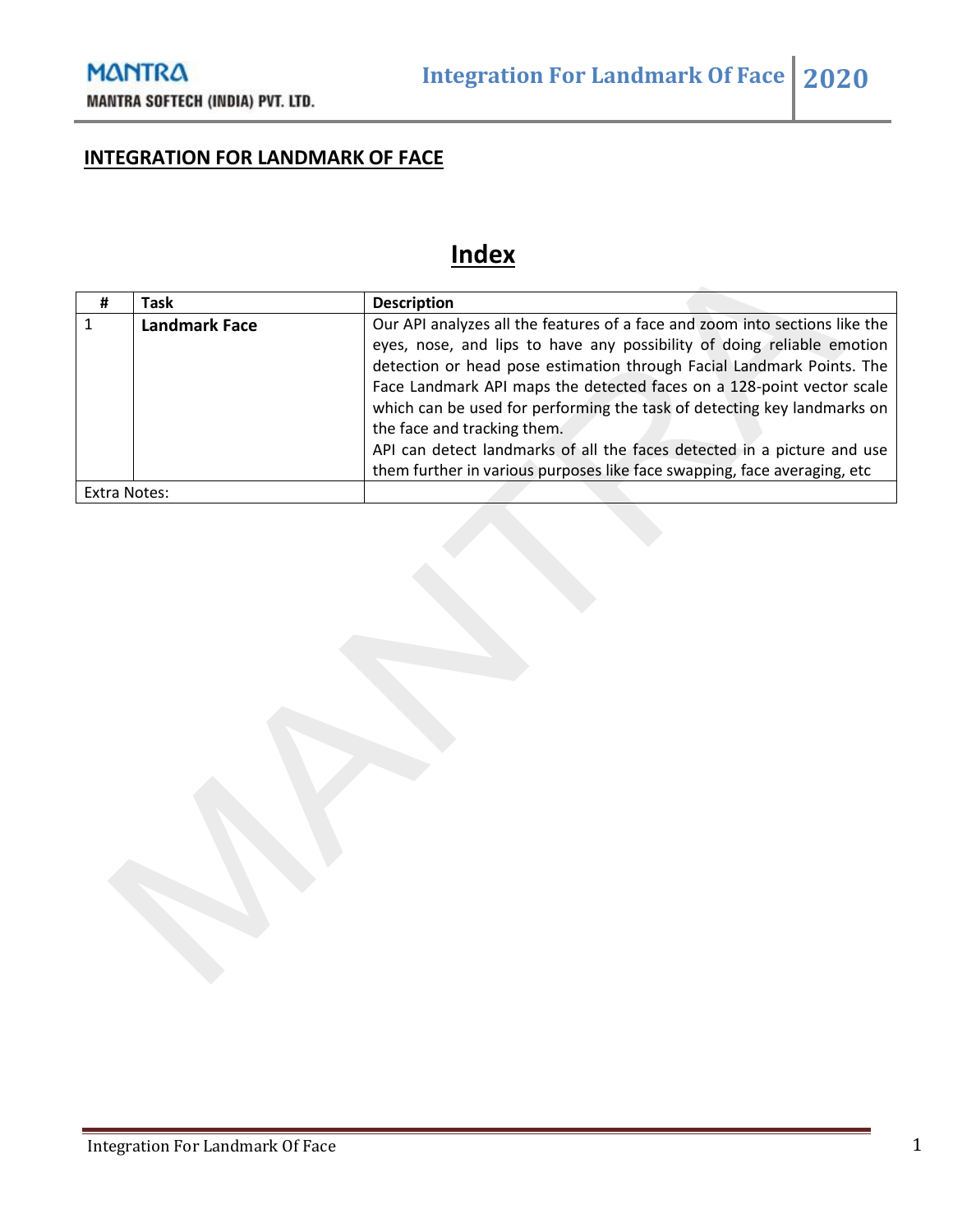### **SERVICE REQUEST / RESPONSE**

#### **Default Live URL:** --- faceapi.mxface.ai

#### **Landmark Face:**

| <b>End Point</b>    | https://faceapi.mxface.ai/                                                                                                                                                                                                                                     |
|---------------------|----------------------------------------------------------------------------------------------------------------------------------------------------------------------------------------------------------------------------------------------------------------|
| <b>HTTP Request</b> | api/face/ landmark                                                                                                                                                                                                                                             |
| <b>Method Name</b>  | landmark                                                                                                                                                                                                                                                       |
| <b>Method</b>       | <b>POST</b>                                                                                                                                                                                                                                                    |
| Content-Type        | application/json                                                                                                                                                                                                                                               |
| Key                 | subscription key                                                                                                                                                                                                                                               |
| Value               | xxxxxxxxxxx (subscription key value)                                                                                                                                                                                                                           |
| <b>Add To</b>       | header                                                                                                                                                                                                                                                         |
| Request             | "encoded_image": "/9j/4AAQSkZJRgABAQAAAQABAAD/" (base64 image encoded                                                                                                                                                                                          |
|                     | string)                                                                                                                                                                                                                                                        |
| Response            | "faceLandmark": {<br>"mouthLeft": {<br>"x": 184,<br>"y": 153<br>},<br>"mouthRight": {<br>"x": 232,<br>"y": 159<br>},<br>" $nose"$ : {<br>"x": 216,<br>"y": 216<br>},<br>"eye_left": {<br>"x": 187,<br>"y": 98<br>"eye_right": {<br>"x": 251,<br>"y": 107<br>j, |
|                     | "quality": 0.956459,<br>"faceRectangle": {<br>"x": 145,                                                                                                                                                                                                        |
|                     | "y": 48,                                                                                                                                                                                                                                                       |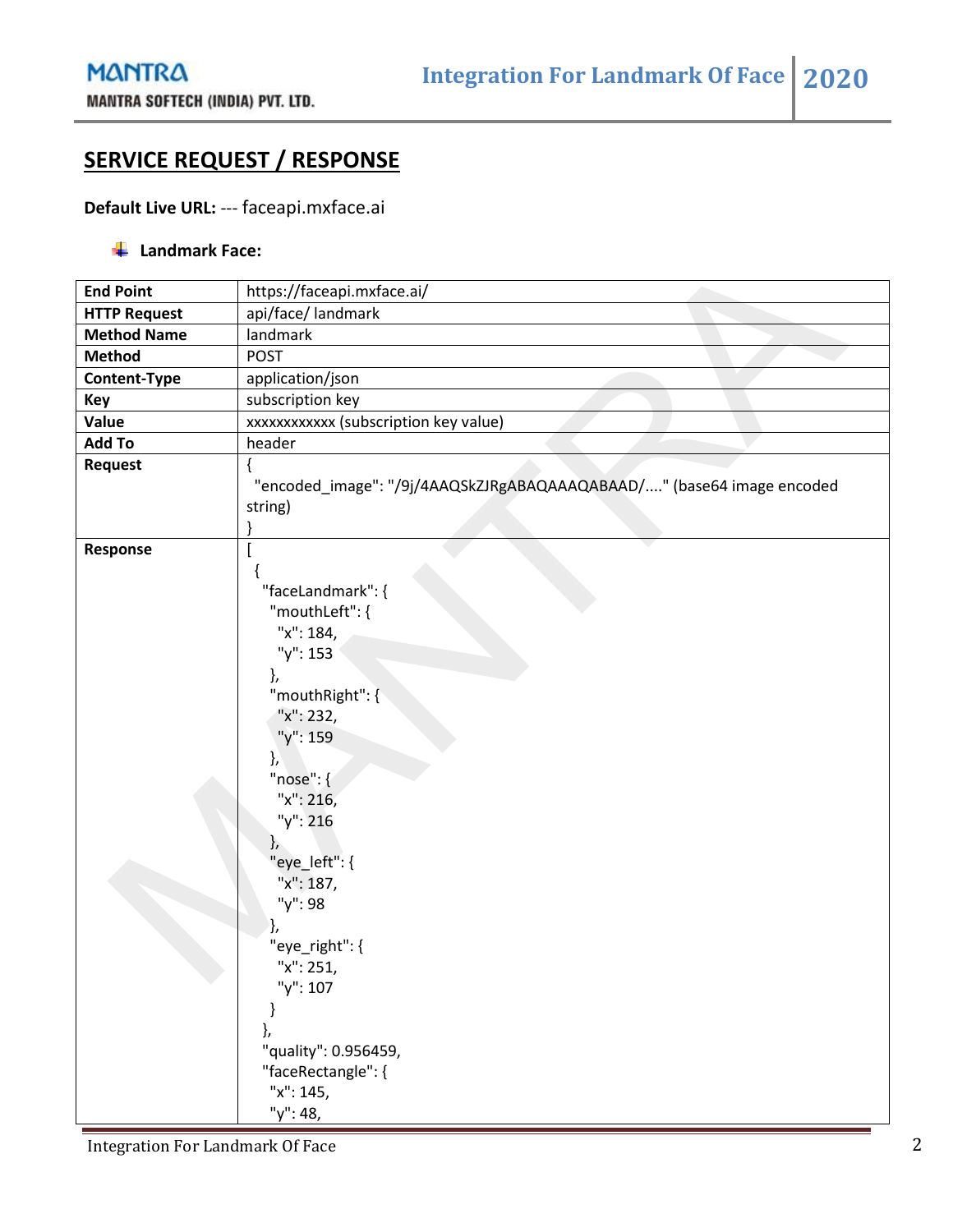### **MANTRA**



|                                     | "height": 153,<br>"width": 138 |
|-------------------------------------|--------------------------------|
| <b>HTTP Status</b>                  | 200 (Body is not empty)        |
| <b>Request/Response</b><br>encoding | UTF-8                          |

## **Annotations**

| encoded_image | Base64 encoded string              |
|---------------|------------------------------------|
| faceLandmark  | Detect and measure facial features |
| faceRectangle | Rectangle of face detect           |
| quality       | Quality of image                   |
| mouthLeft     | mouthLeft angle of face            |
| mouthRight    | mouthRight angle of face           |
| nose          | Nose angle of face                 |
| eye_left      | eye_left angle of face             |
| eye_right     | eye_right angle of face            |
| х             | X co-ordinate of face              |
|               | Y co-ordinate of face              |
| height        | Height of face                     |
| width         | Width of face                      |

## **Base64 Sample Image String**

/9J/4AAQSKZJRGABAQAAAQABAAD/2WCEAAKGBXMTEHUTEHMVFRUXFXYYFXUVFXCVFRCYFRCXFHYVFXUYHSGGG BOLGXCVITEHJSKRLI4UFX8ZODMTNYGTLISBCGOKDG0OGXAQGI0DHYUTLS0TLS0TLS0TLS0TLS0TLS0TLS0TLS0TLS0TLS0 TLS0TLS0TLS0TLS0TLS0TLS0TK//AABEIAOEA4QMBIGACEQEDEQH/XAACAAACAGMBAQAAAAAAAAAAAAAEBQM GAAIHAQJ/XAA+EAABAGQCBWCCBAUDBQEAAAABAAIDBBEHMUEFELFHCYGRBIIYOBHB8BPRB0LH8RQJUNKCKRLC M2JZOUIV/8QAGQEAAGMBAAAAAAAAAAAAAAAAAQIAAWQF/8QAIXEAAGICAGICAWEAAAAAAAAAAAECEQMXEI EIQQRREZJHFP/AAAWDAQACEQMRAD8ARMRTUK+EUYCTHLNLDSIIQOMCG2PS17RPJIUOG9COSUFOAQSYQOV4TKTJZ 9BBHIIWI5OKW7NTI6QLE63EPW1GHECAK4KQHWPC3J6ND8+5WNCSADHYH64RQY4KKPBOPHP20A3IRJYYTKFDOK0FT M4A53WQAOAUQYJW4NWOZ/8AR5XW75QI8D2RW7R3R1XPKRSBMKJO0I1R0NIDUHMIJRUS3R9XVPTV3XBWOMAIXW BYQCZTHG9TFC1CQE404UT7SVL/AM1P1WGE0BXN65MUWFDKWOJ0JIALGKUG69RYJFLSVRXBXYXSFUGXRPO0RXGIRIN 5TYBNZQLSGQAG95HCN2OANVLDRRAZVFHW6Y1/YAFQJC4A11XCQ1HMKENJQXDUUZ/SW2/TIOOQSMCHVF7OAZBRTFF D03OU0ALOMXQ+RWMOQE7J/TW/FP/MHYC1/UAJBMOO3IIDQ0/QGRGPL7JBCMTHATLDU4WBYI4Q4Y7W5OC01BVC GXWUOHZ4OZ4HYUY0FOVL3UN2H03FBJZS+HN2THQY7WYFPDITCTUM2KBZTWQFDMLYHESTOETCYUSAK4EOELNFAQC XFVY8VBECRGKM26DQGAERGY5AQVHZMRZZLK5POKL6JPTOQLMGL369STYYUXQWA/U3REMST839GSSQ4IIJTFEE2BU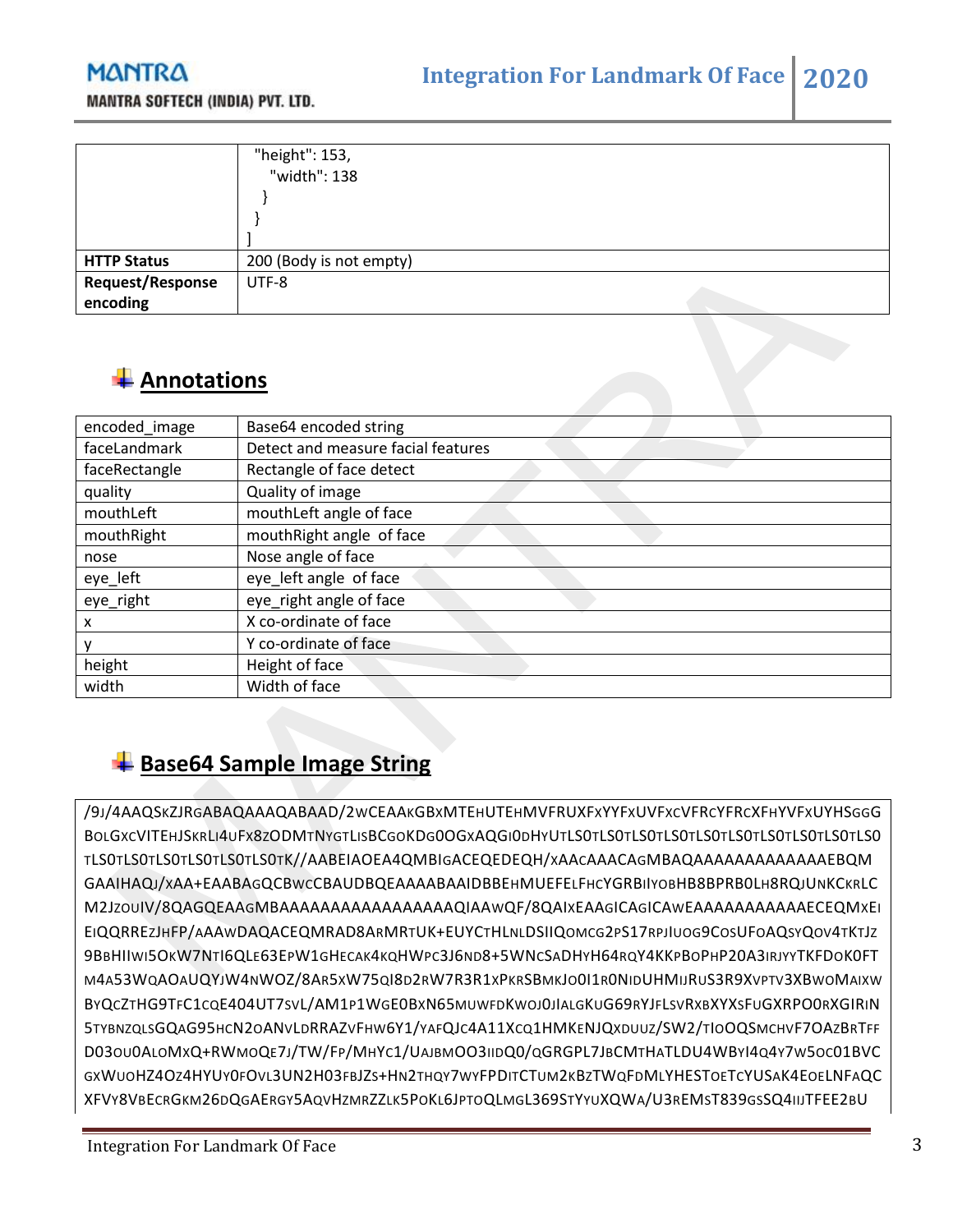MV9STFC2HY7TYPXLMIRYVU4L3KSQUTTEWGQKZ34UD+W+FLIMDJAXOMBJXOAQL3BX2GEZX+XWZBJ4Q3SUSO1FSFQ5 ABEK1FF/K2VDN3HYF5MKJUI7IB7ZS4BEMGQ5XRXEJPC0BPWVXSQMH6RE8+LBXOOAZJ81PGMHOAXAKWDAAX4K4DCK CKVFNAT3HG3JT37VHKLMLW1OHG/CG4K57H9KB9AOIBDQ6TAAMY4MU7KVLQRHOSZAW0AIBO25QBXEM9VLEQ9EJTNM 1IH+NFENTMMMI4RRS9DNLMCBWTF3QCHDOO4C7KKM27LACCBPBIAUA03A46+XUZO3TZ1MFXFKCWYJQMUACQ41M9 U7WQPRAJLBOTBXDUKC7HRUJPMNVXW1TLW3ZKVSYE4D8O3GD2UEQGISCN42GW6FQMSWGAPBQE8KH+OUOELFHW SU9ZCQDRNZ3B9Y9D6YVG7EDDYRHVRCURLRKEJC1RHRDPHDXGZ91PKR69X5/TOYIYO33CAHRATRNS4EJVD58ZMIBRH VPTYKCXBS4IPLNW3GYSZMBYEYWZQNWK8AH7Y04BK8+MCQYIMSBTAONRT9+SSOJJQRDX5VWT5MOUSBJLZJEL1JO6DR 63L7IYTHFMK5FYZKON2UTL0HXOFDVBJKLXT6FM6MPBVXJ63WB4DUNGQMFSCOPRU1COFTO5UA10RGVS5PNSGBPC5Y HVRLE4PSNTIKLGMQOJWEG1TCUIQBAPHPHH7RTKL+J4L0TPN+DFNYPCOONYHGRAOJ7UGJT127QUWHIAME8BN3NGLZV OKH+PCUPAC8T0/3BDMIAXLQVALABTSHP32LCXBMIAOLNHLOMHXOJQJ5K+MI58AOVCZTOWB1PMTVA6XQGM+GQXY U+E6BDFC4LXNSBA7BMR6KNGOLGK61SAU6GFCO+GX0S1ANGXCSUTWLUTUQAFVA7RRXBSHH7DUVOLGFLO6WC/WBC1 5AAABU4DDMQOXZBJO252/ZHANKYTX50SUAQ8YNJOFBA+FQ1JO0ADAGINYYSZMUWMHOR08RQ8AN0BRC+Z57LEB0I DIOB+/3VF5POTWI56+NQ4GJHX1WHMHMQRVHURHO6LC21LBC+DELMDE1YOFIORKK8LA3TBW+4XMRTTVY5OEZKHTNI RZUCVPEHVIG8RIOWYTQAZU4NHSWSXWE3N8+FARKYPG00FB5APOXCT9X4OMYHTAXQX2YWVEH/PKVUJHPQKFRRG2O 4OSUCWYGS4YZ5UYPLCOYOMEJ49CFMHWKUY79V1JVTIN7TANEYJJKXAEDN9RELOIDVQMETUOPCHJM/4WUQM8LWPC 2O74F6+BI7US4XYVJTVOZSTML0NPL3DC1LXVQUNLSJ4TKKZHIUICUBWX1LRKBL9IXARPQOD+APWGPWWUWSI8UQXW 8UAXUYGJIFQPZLXG0UHPWAMQIZNY40FG0KWI6G0HM4NL0V6KIX7QDKK0Y64GNBNGBN1HRDLCQVL+NDGK9GOA0YKEB VNKTZMLQNAGIS0ZVZCUOIMTEC44CTOKHDHBNSK5DL9GR7LDWKSBFLGEFT9KXO6WL3WHWWAYJ3BBZWKSNZ9GSA 4/8ADUJMCADQMSZM/TAADROOYWRUGQURKN4NDGQ0GE4UPI5NY3KH/TBHMC0M+PS1ANM/BYEFJS9AD5U3SYNQ8 YWF6LKQ5K5AGKMK7EFOXRXTZXDR8SAKUWDYTMYMARVLS2RRHPGAR2EXS0RSNCOE0YD7FJZVQ+0C1DNMUESWB SSKOZZ+INAEEAW34QRAT0BBEMPMS7HPYFQABVDTOJXC0OOPUCUFJHPJSYCW6RX3TA+HPY8LTPW9UV8UN3UFR9KR PKFQKGJUNLYR6KCWCHNLA1B25EDPJBOTUJWJBONOICXZUUXASRXZUWPKK9UXLUYNQW0HLBJ+YXWBDZDY9FJTTIE UJ4H7+6YVFO0ZHQQDJSNPEHOJORAT86QVSMEJX06YE6TEMVAKW515WJKIEWYNEWIA1GTU7JRZ5P7K0GWIAID8ZB TJQN0IUE0XBM+QSWFRWKDE7EGJRCRRXQ7WQEE1WQCJRLF8FD82PDMX++4JH6/SM2KYVDA2+1YQ9EIUCB9VVIQIKA YQKAA9QBZCHKKACPNHY9APZWUL86ZKLRVTQDU8KPKG1PDD2RCQACCMTB+VFEZEL2SGQ61FTKM9NJKYCRXJCCT0CN NPOAXOFMAEYR8WQKEEKVYR+YDGDJKBU9FC9BANRF5U9KL0FKVISUKAH0DQARPOVS1Y40GYQLKBNYMJEQYNESXIRF LNOATG1BHQ9ONBZPQLC1SBE0QOLGCDU5VRS0LWTLBYRUSNZETURQUZKFAKQPXQQI1+Q+NJDX0/IWNLY3TMUWVKSXP 0UZ4+YKBOIOCMHUP386QZZRHYP3CEJUQG8AV439UQDTZTZGXVALMOBLXFP2WV00Q/WZVC+KOLBCVNKRD2EMQCH4 EQOZQ4KL+TLS0EYOKMIWGMKNHTPYBKEBPAZRRH5OZDV0ZW7JJIWRKORARZOYFMVJHNINRH9ALFN1FI08MNZUWTAUK M2JUUVSOFG7M/NM+S6CY2WXVSXASIC5RGKDZDJZK0ONG80XMTXVG259VZLNN1N0RAQ1M0B+JOVRC0GDLCGJYI5 2B1RSP5QPYG58TL1UYIHRA9B8+WQBAXHKK2FYTTSJIIA2P3DZI/WGRWJ4DSN/3QHODTYKGWPQCKJZTBRTKEFPRLJJWX S6B2S0DGSFE4DWI1QUF6KGTCVGEJUQ3FAVE5OYJOWFAK6WO4JFFIU5N6RFMEKUELMX8DOWVG13SMUN2TIDXWZTB DROZF8QVCUM0FPLSQWTJKAQTKNRLRLBXUD3IOBNAWVJUSNB73HCTMYDEHVTSHAD4QIBB77+SQR5ICMDRUSA7BQ DIAPKJJ1OTGMZYFQ1CFY/TNDA6RM5EHYVWK+YMYF+O8DCTRHLSS7T3ZGJDAXB1DTVSM8ST8MTHOY3UJCADVIHYBXXM LHYU7OVNDB89KDCFBGQETLATGDOLGVO6QTOIDS/W5G+QQDAOCSEHYN5DTVU+YRYAILAALE5SQRKAXFVI1CQBMT2SV MCVFQQINWFQEYOCM+QVI1+MSR4JALYAOG9JUTTB6JLDFKL0K/VHCPXHYXUXL+NCUM65DL4R7+6GKWX1JHEG47FNS TBO0A/3HMSV5LM7TP6Q32DA+6UZYJNYVJO00HDYB8OO48AXAZWJE7SBFDZMXQ0WTUUG5UFVQKUAG50QEEHKLC MTGY+TQDD7LOHZNROALGVRDIUX8JREGI6HLAOIO4WPYIZYBS2Y4QH1KRQXOWFKU0H25K4RO+MCQAARQXH/1FKK7T S829UPCIADIC6BBAYRQ7IAS8QPATHQHNCFC4A3ADLAQKI3SK21PFUJ9VPF35NJEWGNFFS8ABHBRQ3NCDST1C5OZRSZZ TQWTQT1ADDAF3V1I6LARHRBFBTJSUOV+K+XJLG1OIHGCWVIFC4U/NJXTYH10LCCR7LJLYTQE7BGNEFJNHXCBQWSTAQ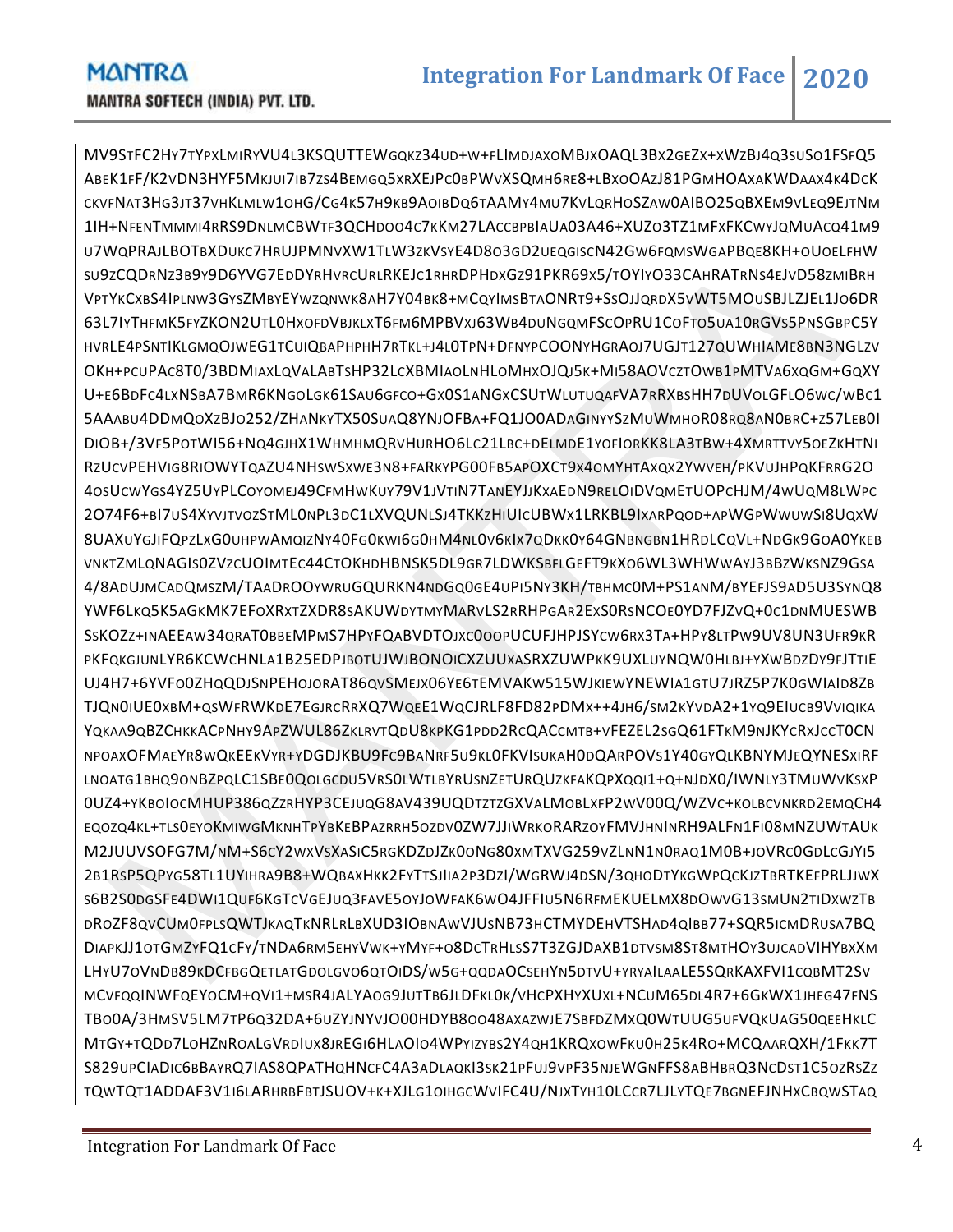LI0PPGPWSQCH61INKEHZJJOYNZ6BUWHU7FU7FL4DDEKWTG03JOWDENCEKIDVYLDQWOD31NG4NRXCG4LLNLSL5GG ORE+OHAW2OADQM/P3ONAK7RTBDSGI4ZOGA9J2NLML51A6OBBSGGMV3VKYL2VZNLUSYQPXAHHWZEGVHNFJZ1GPJ OZVSDI0ILHQKEYC7UAPFNGNEEBMRF4UI/PQWHUYJOAI+O4TYBWW3BCSXOKXL2C40G3VIKUTVW89YE6TR26R9X+HZV P7VYPZHDBEAJI0/P5QUZWBGSMQDCAPUDQRO6MS12YGIL+FUFOM+HOLHDF6HK6VAN1VT5O3RLVX9FJLOWOY6Y5QKI YHAQLJZKOSMUGLZCBLGV9GSWZV7FQKKR6DIVOHCXBONQFIB+QSVGERVMM1WGDVWPM5CSCTQ/OVVY9I2ATSH6K TTOQ4MVL7RQ4L0AY6F026T9P8HGT66ROQB1X9VFGUABFDST1G3IT0W8QDVYMBEAZ/LKFQ+JVXO0+9LLKC5O79UIEP DSHYGX/LGNMROKFGOFQOWUT+QXX6A6YY32DBLXR5EHVQZ2NGITAGKR18QCMPVRE0TIUXBSGB8CEFBC44KXGVGXA ICBKGK/SNR0HVKYMRIMSKLRXVREO26ZLSEN0TRM2SX8HHENL2OYW0ZQIZXZKOHBTWI4FLTCWQS/HWKCR+QVY1XXCM DL2ROGRHTSOO0CZKX4LYBDREAWSEB/WI53BUKHAW/PMS7V+IKSP4SM4JWTJ5I481W6UFCJARCEJPMXKEW+7UHEPNK UZO9TD0PMOJLUFXIITHTW6C6P3OPWY5YUHUJGITWIK0YZUUOIW0YLBNETKPR7IXUSGYXU8Z6DIFVOHZRJGIXELEKFPN MOTTAA8H8KR0D1SELEVT6HO9OHVGBB6390HJGZJX+EI7CVGWFHIRXVIPS/STNIUU0BIPZBX/2G9AU90PM+L/EEIATJXA OBMPQWR8WKXXCSGRNVVW8JFYG7L0AVCUT/AIBX/WCWRSK6HJXBLFLQTOLJ7GHZACIG5LOCRSIKMJIKOHBNHCR5LOXU CWMKKZH1NGFL1GD1RCIRGOGXQ3OMMSMFAXRABEQHBOQK2ENBDXHAKUVUTLM+CZIPA7YT1O16WZ1N93ZX2WS 81X7KPYOT42NQV45DTILF6INIHEP/4MXA3R8WDRQ3/U4D3XAYZUOXSU1FJLNUKTST3XWDPV3SUJWSVDJ0ZC78G5ZQI +W+WPL7OYQDQTFILGVPB0S9ZIMNVZ0R8RCV3E6D6KLS6FOILRA8BCYSPJOIHRJ7VO3QJPEH1FVHYS7EMXJGQODROXSI DJQ6JEVLLA9RYPVIUUS6WF8AZHNZBPKLUYW+CUFPEL5GZCFX9KUMICL2BVYJ+W811TUYGABE7AAB61JKGIT7ZUXZ1R MUDZUZVW4AU91A1WJLTRQDA0+B0CG8ADZL7AE6VXMTXTWGCID9NNVQVRCTXQAY3/H1MUIOBWK63KUSUFDLZZ6C WWNA2PNDW0DFQASEDVI3/GLCBPDIQQXXTQKUBFO0UCQS0M03M2OMV7ALXQPD9UA3IUC03GVFMR1TWFYJFSINXYR BAJJS63LTIOHJ6ITP0UJW3AOQG1ACHBM0/RF3TBX0M2LIHXPXCBUA34RGSZRJRSA8MFMCMU2B/WAROHKMPXUD30 NQPIS3CALVBZNEM/8A1OCRXZCCHKGHLBTBGVUJGVRZYJEBQITHSQVGGIMWSIMJMH40ZDXS8L/YPPKG/WDJC1L8RXVI /EBSH1P6JQ1EMCGP8BU/9I5V+ATKVUUC2BUBJGMK/LO+QW5E6AYHFHSGZAAI9AWY6AKPD5J0CEWNVSBQSMFNP2 CCWIAUDK2YUA7JXSOEMNIMMEMLUWALVRK7KZME116TTVEJ+QGGEE+4NKVWHSQDDL/B6FSMUTPGT/QIHOLCA7J5CTY LRMPKSEUANZSEQDP3OJR5UR893WGMDAOAT7OCN4TUA/2HBHCYHRDRNSVOYVTIVXTAGAW6BA4EX6BK5GYCPEIACF RQEEYHDC7FACESG2PULHIFYNMDBAVDLXA4EE4J3VWWHJFUHJWL/D6BHRAHTUSQ1OLSZYRAQA1T6FEQSH0B+IUDON A/XUMTJIIJLEKI7LSOAHQPNID15NKUF6NI2QRA2GGJYSVWLJINQUHVUNGM6UHXL9MMEJVIOA1QDT1TLDMXEEL+BIFT MAA0XFEWKW3KEGAH/EFQ0PSXKBY2MYRG0LQ81PEB1CTXCISSJP8A0R07IJBS4XOCHUSDLATQQR/Z+FDU417WXOS3H6 AI97+W2HNU8BCGF7XS2CGUIO147I64LIYSXPAOCBT3LGUGL88N26RVE1GGZNZQYAGWYBHQD87TUAN+0HWG9P8AR EHMQBQSGDSCYTCLMPSVPVXXKMPDJPQNSDLSK1ABV/TBPPSRLVIMLQKNH9TZZO6+QKCZMCNFYUF/ID2M/I42PDNYM MKN2ODGX8MH+QWEBZVLNXRV3VLI5ZJUKKK7SBK9VLCFIOGLBEMHDWKWO3DGOBKOKR3GOH6OJ+XZBHSNJHEEIJ0F BL7OYD6Q4+WRMWKGTGVOWD5GFI99VZCJ8MJNNKR5KGFZGHQDMQQUSM8KDA6XAVXIGBDOOPXLXKHJRLXGNLVHG P1RE6BNL5W915KNO0NAACM3PMACL2ZUD6RUA3M06M59T0QCC+KMDEGOB5I2Z8DDLT5JDENJUAHU1QZAURNW/ WCRHVBRM26+6K0FGEPSV5MSQ3KGQWL1OWUW8IJWYJFG7NAUFADA7CX9L1XRWKREAHA1XITHQQ2VM0PNOHG2 GZJZMMZOYRSOQS76OINNVZROKQ6L1ZZD4KEWWMDIY2BTQOCQ4GZQNF0AVN8IRE5DRM0KM/UOB60RETAVV51IJX KHSMGDJHTGLMBVEDAQKK4BETLWXPJNFX3T92/L9ABKUTCPIJZAW+/RSM+KZ5TUE2EFIR2019AVL3WWIVGE1JT6NKUC NC1UGFUPSROXUVSMC5UTTM7RH8XRLM91QSXCJELFMA8DIEXLEPN+VUG3EJQLGHV13J2QEGRZDZAZBY9FTDFDASRF5B EH2XMOARNTVYZXKTSLMDAZEQKOLSIRP4EIQ4LMLYU1SSTH6KXAXIU6AUTXFEAV6LBXRQHRDWB53CVREH94VZNEOZ4D 7LSNE1N9TYX8/SUYBCCKFEDGHNENOL0XYAZM59VUMK1QWOXEDVJY60CTRNEUJXQFNJRGD5DANCPSILGZAP0WSGE4D WK8YABVZAOQABDQPNZATPDIMLHDHSK6GTMVVN0PCNHEIYVWRNDLKHLNFQFZPWGSC32DCEEGETBAAKZAL0NSGF1+ 6VGXU8KEK5UWCS5QJGECIKEVVCXLM+E/BOMDNIPGXWRKHXJLICOZUEZCAXPIAHZMQ9H008DJVLTDPJ7HUUJ4PVY/ QV462J/XK7ZPJVGWYWQZ4QEJW2HYNY5WJ9LXKXCSGGHACA8TN5NCJ2ILAUPM9ANCLHJNOVMZMUYBWU+OQGBSPRC